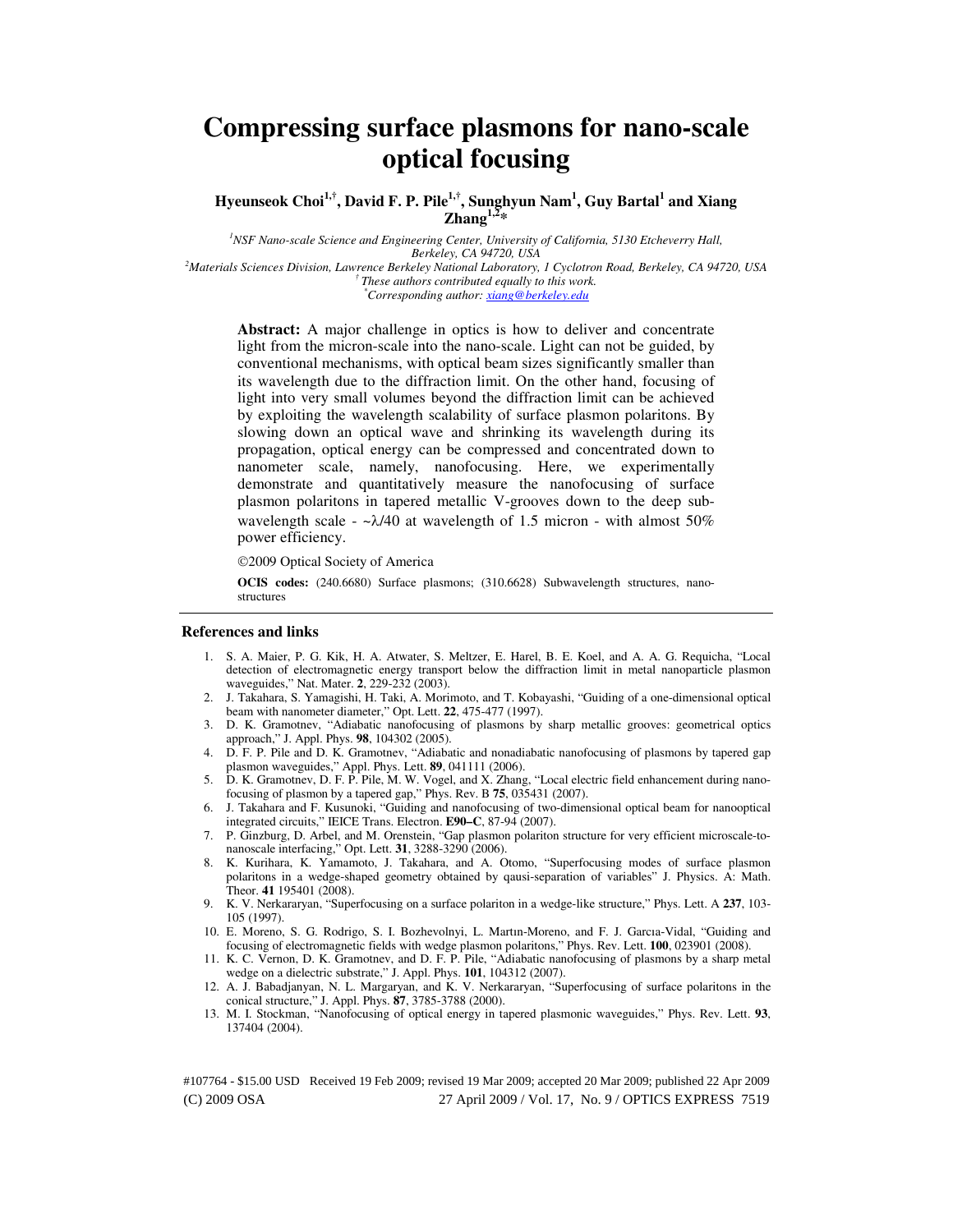- 14. N. A. Issa, and R. Guckenberger, "Optical nanofocusing on tapered metallic waveguides," Plasmonics **2**, 31– 37 (2007).
- 15. N. A. Janunts, K. S. Baghdasaryan, K. V. Nerkararyan, and B. Hecht, "Excitation and superfocusing of surface plasmon polaritons on a silver-coated optical fiber tip," Opt. Comm. **253**, 118-124 (2005).
- 16. W. Ding, S. R. Andrews, and S. A. Maier, "Internal excitation and superfocusing of surface plasmon polaritons on a silver-coated optical fiber tip," Phys. Rev. A **75**, 063822 (2007).
- 17. E. Verhagen, A. Polman, and L. Kuipers, "Nanofocusing in laterally taperd plasmonic waveguides," Opt. Express **16**, 45-57 (2008).
- 18. V. S. Volkov, S. I. Bozhevnolnyi, S. G. Rodrigo, L. Martin-Moreno, F. J. Garcia-Vidal, E. Devaux, T. W. Ebbesen, "Nanofocusing with channel plasmon polaritons", Nano Lett. **9**, 1278-1282 (2009).
- 19. T. Yatsui, W. Nomura, and M. Ohtsu, "Metallized slit-shaped pyramidal Si probe with extremely high resolution for 1.5-Tbit/in<sup>2</sup> density near-field optical storage", J. Nanophoton. **1**, 011550 (2007).
- 20. Z. Liu, J. M. Steele, W. Srituravanich, Y. Pikus, C. Sun, and X. Zhang, "Focusing surface plasmons with a plasmonic lens," Nano Lett. **5**, 726-1729 (2005).
- 21. Z. Liu, J. M. Steele, H. Lee, and X. Zhang, "Tuning the focus of a plasmonic lens by the incident angle," Appl. Phys. Lett. **88**, 171108 (2006).
- 22. J. M. Steele, Z. Liu, Y. Wang, and X. Zhang, "Resonant and non-resonant generation and focusing of surface plasmons with circular gratings," Opt. Express **14**, 5664-5670 (2006).
- 23. W. Srituravanich, L. Pan, Y. Wang, C. Sun, D. B. Bogy, and X. Zhang, "Flying plasmonic lens in the near field for high-speed nanolithography," Nat. Nanotechnol. **3**, 733-737 (2008).
- 24. Z. Liu, S. Durant, H. Lee, Y. Pikus, N. Fang, Y. Xiong, C. Sun, and X. Zhang, "Far-field optical superlens," Nano Lett. **7**, 403-408 (2007).
- 25. Y. Xiong, Z. Liu, C. Sun, and X. Zhang, "Two-dimensional imaging by far-field superlens at visible wavelengths," Nano Lett. **7**, 3360-3365 (2007).
- 26. K. H. Su, Q. H. Wei, and X. Zhang, "Tunable and augmented plasmon resonances of Au/SiO2/Au nanodisks," Appl. Phys. Lett. **88**, 063118 (2006).
- 27. Y. Liu, G. Bartal, D. A. Genov, and X. Zhang, "Subwavelength discrete solitons in nonlinear metamaterials," Phys. Rev. Lett. **99**, 153901 (2007).
- 28. R. Oulton, V. Sorger, D. A. Genov, D. F. P. Pile, and X. Zhang, "A hybrid plasmonic waveguide for subwavelength confinement and long range propagation," Nat. Photonics **2**, 496-500 (2008).
- 29. S. Han, Y. Xiong, D. Genov, Z. Liu, G. Bartal, and X. Zhang, "Ray optics at a deep-subwavelength scale: a transformation optics approach," Nano Lett. **8**, 4243-4247 (2008).

## **1. Introduction**

Nanofocusing is characterized by nano-scale confinement, below the diffraction limit of light, accompanied by enhancement of the intensity or electric field strength. [1,2] Confinement below diffraction limit can be obtained by coupling light to plasma oscillations at a metallicdielectric surface forming *surface plasmon polaritons* (SPP)*.* [3-29] In particular, a plasmonic waveguide formed by a dielectric gap between two metal half spaces gives rise to a guided mode which does not experience mode cut-off at the nano-scale. [3,4] Consequently, light can be concentrated into the nano-scale, by gradually decreasing the optical waveguide width, which is unattainable in conventional dielectric waveguides. [1,2] This confinement is accompanied by a gradual reduction of the surface-plasmon wavelength due to the unusual dispersion dependence on the thickness of the dielectric gap. Although the optical confinement always comes at the cost of energy dissipation, proper design of plasmonic waveguides enables substantial enhancement of light intensity so that the intensity enhancement overpowers the total power dissipation (Fig. 1a). [5]

Nanofocusing of plasmons was pioneered by Nerkararyan and Stockman on a metallic wedge<sup>9</sup> and metallic cone. [9,13] The growing interest in nano-optics and the advances in nano-fabrication, have led to further theoretical investigations of nanofocusing on the wedge [10,11] and cone [12] as well as in several different plasmonic systems including V-grooves,

 [3-8] dielectric cones covered in metal film [15,16] and tapered rectangular metal strips. [17] A recent experimental study of plasmons on a rectangular strip of tapered width showed increased photoluminescence in some regions [17] and enhanced fields near tips of tapered channel plasmon waveguides were probed by near-field microscopy. [18] Nanofocusing can also be achieved by plasmonic lens, [20-23] far-field superlens, [24, 25] and other plasmonic systems. [26-29] However, nano-fabrication, detection and excitation difficulties have hindered the experimental verification of the nanofocusing process and its associated properties such as progressive field enhancement and sub-wavelength confinement. While specific applications favor particular nanofocusing structures, V-grooves were theoretically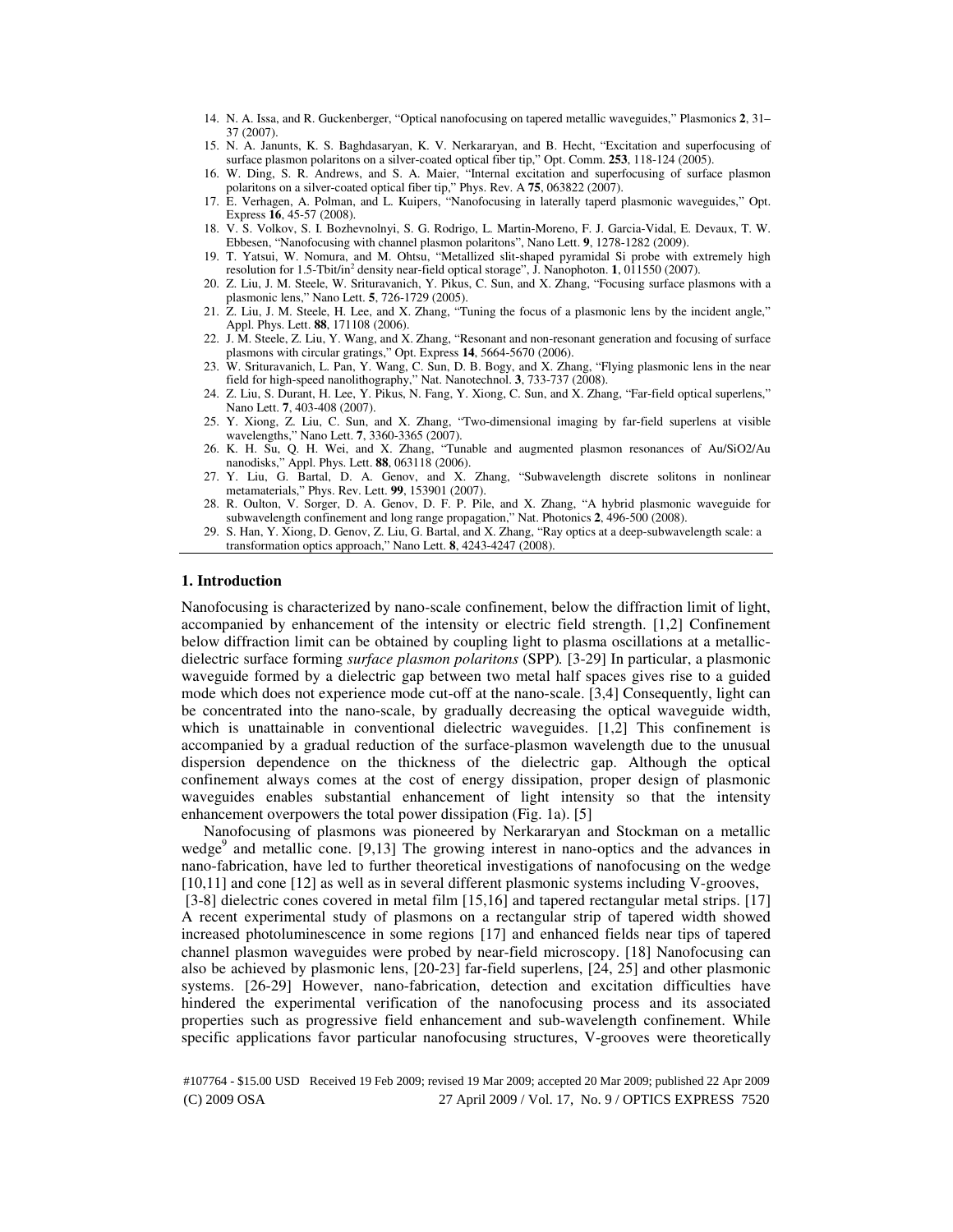shown to be promising candidates for achieving maximal field enhancement. [5] Here, we present an experimental evidence for nanofocusing of SPPs in a laterally tapered gap plasmon waveguide, i.e. V-groove. We measure the relative power emerging from V-grooves with different output widths, w, and find the output intensity is increased with decreased output width.

# **2. Nano-scale V-groove fabrication process**

significantly (according to simulations not shown).



Fig. 1. Illustration of nanofocusing of light. (a) An example of electric field intensity,  $|E|^2$ , enhancement during nanofocusing in a tapered gap plasmon waveguide illustrates this effect. The electric field is determined by numerical solution of the Maxwell equations for the Vgroove output width = 50nm (all other parameters are same as detailed below). (b) Scanning electron microscope image of a typical V-groove's cross-section showing wide upper region for access of the incoming beam and narrow lower region where nanofocusing takes place.

The V-groove fabrication is conducted in metal coated silicon wafers by silicon wet etching and focused ion beam milling. To fabricate deep V-grooves with output gap widths of tens of nanometers, the following process was used (Fig. 2a). We used double side polished silicon wafers (100) of ~350  $\mu$ m thickness coated with a SiO<sub>2</sub> layer. The SiO<sub>2</sub> layer was patterned by using photolithography and dry etching. We made V-grooves by anisotropic wet etching with KOH solution and the  $SiO<sub>2</sub>$  layer, which served as a etch mask, was removed. The depth of the etched silicon V-grooves is deliberately a few microns shorter than the total thickness of the silicon wafer. We then deposited a gold layer of  $\sim$  500 nm thickness on the front side by electron-beam evaporation. Subsequently, a few microns of silicon are etched with  $XeF_2$  dry etching from the backside to expose the metal edge that formed in the removed tip of the silicon V-groove. Then, a smaller V-groove of breadth, *b*, and output width, *w*, is formed by focused ion beam (FIB) milling (Fig. 2). The various output gap widths were obtained by controlling the FIB milling area size, beam current and etching time.

The V-groove structure supported by the silicon wafer provides several advantages over flat free-standing structures in terms of not requiring deposition ultra-thick films for deep Vgrooves, deformation- and stress-free films, mechanical strength, etc. The overall structure is a series of aligned V-grooves with varying output widths and fixed breadth of 2 µm. Each Vgroove consists of two distinct regions in its cross section; a long and wide upper region of depth 330 µm with grove angle  $\approx 70.6^{\circ}$ , and a narrow lower region of depth  $\approx 950$  nm with groove angle  $\approx 17^{\circ}$  (Fig. 1). We measured several samples with different final gap size and the variation of taper angle is about  $+/-1-2$  degrees which does not affect our results

We note that while the metal surface at the upper region can be relatively rough due to the wet etching process, the lower region (which plays the critical role in nanofocusing) is much smoother due to FIB milling, minimizing the scattering losses during the nanofocusing process. A 2 µm breadth, *b* (Fig. 2b), was chosen for all V-grooves, which is (a) sufficiently large compared to the gap plasmon wavelength not to modify the effect of nanofocusing of the fundamental gap plasmon mode and (b) sufficiently small to efficiently suppress existence of higher modes with different strengths of nanofocusing and would result in complex interference patterns.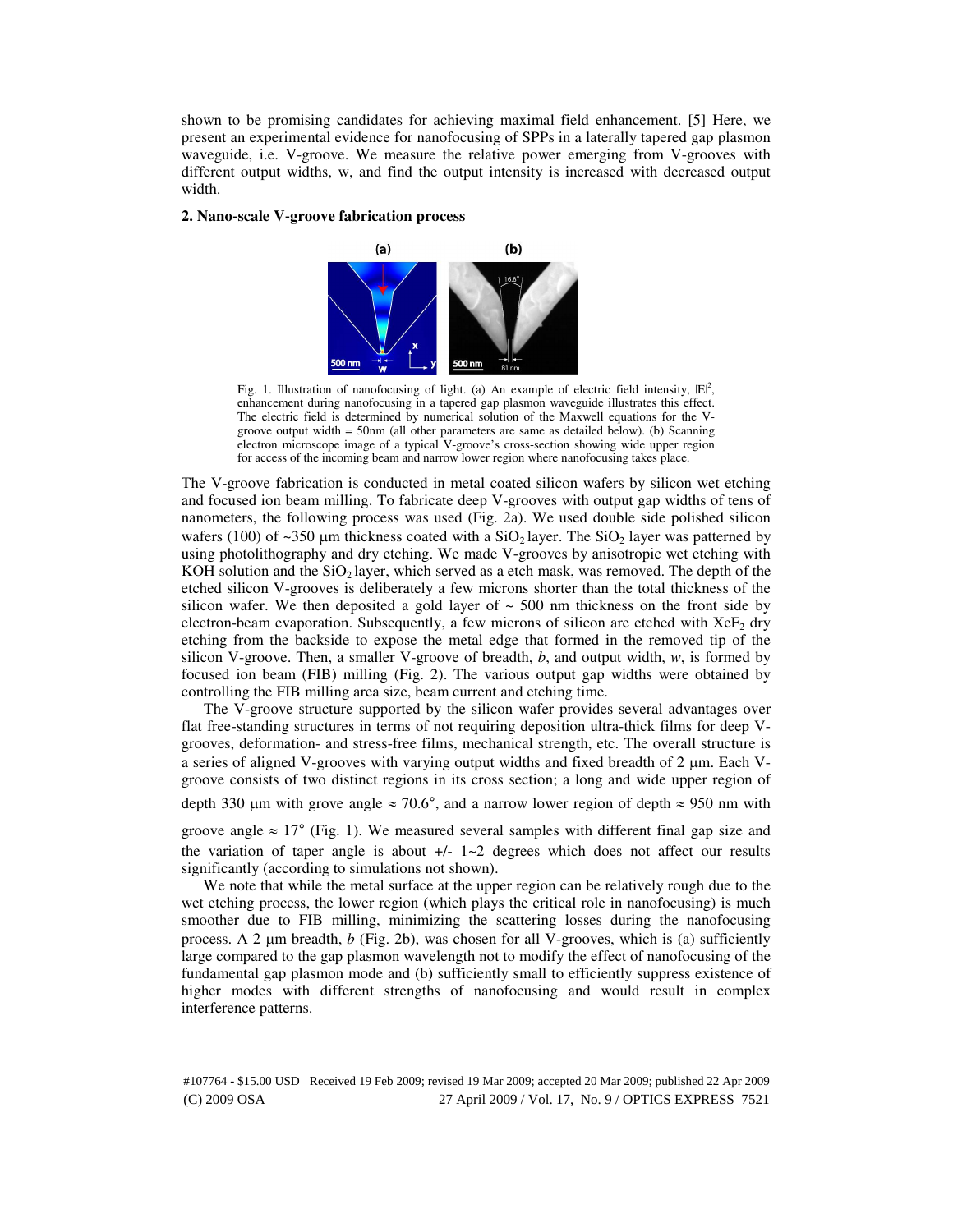

Fig. 2. V-groove fabrication process and optical schematic. (a) Fabrication process for nano scale V-groove. (b) Optical measurement setup for the developed rapid and reliable far-field investigation of nanofocusing.

# **3. Measurement of nanofocusing effect**

To measure the nanofocusing effect, we illuminate simultaneously the wide end of all the Vgrooves by a laser beam of vacuum wavelength,  $\lambda = 1532$  nm, with TM polarization (magnetic field parallel to the z-axis) as shown in Fig. 2b. The incident beam area is sufficiently large to uniformly illuminate all V-grooves of interest. The input width gives rise to propagation of 'photonic modes' (bulk waves in the dielectric) throughout the groove. These modes couple to the gap plasmon mode throughout the propagation (due to the surface roughness), and experience the most efficient coupling at gap width of  $\sim$  770nm where the 'photonic modes' are cut off. The excitation of the gap plasmon mode is confirmed by monitoring strong dependence of the output signal in the input polarization (compare Fig. 3b, TM, and 3c, TE). Since gap plasmons can only be excited for TM polarization<sup>3,4</sup> we should expect plasmon excitation and efficient transmission through the sub-wavelength V-groove output only for TM polarization.<br>(a)



Fig. 3. Illumination by different polarizations of light – plasmon excitation. (a) SEM image of two sub-wavelength width (~100nm) V-groove outputs and a large reference hole as seen from the backside (i.e. looking in the positive  $x$  direction (Fig. 1a)) together with a magnified view of the V-groove outputs. (b) TM (E-field in the *y*-axis) excitation by the incident laser. (c) Illumination by TE (E-field in the *z*-axis) polarization. Note that the reference hole on the left is sufficiently large to allow both TE and TM wave pass. Scale bars are 10µm.

We measure the output intensity as a function of each groove's minimal width by far-field imaging with a microscope objective lens and an infrared charge-coupled device (CCD) (Fig. 4a, 4c). This measured power at the far-field is then related to the power in the V-groove output, from which the light intensity and the field amplitude in the gaps are deduced. We emphasize that simultaneous uniform illumination and measurement of all the V-grooves with different output widths allows unambiguous verification of the nanofocusing effect through highly reliable comparison among different gap widths.

Figure 4a shows the CCD image of the light radiating from 17 V-groove outputs along with the scanning-electron microscope (SEM) image of the V-groove outputs (Fig. 4b). The encircled four spots in Fig. 4a are in order, from left to right, of descending V-groove output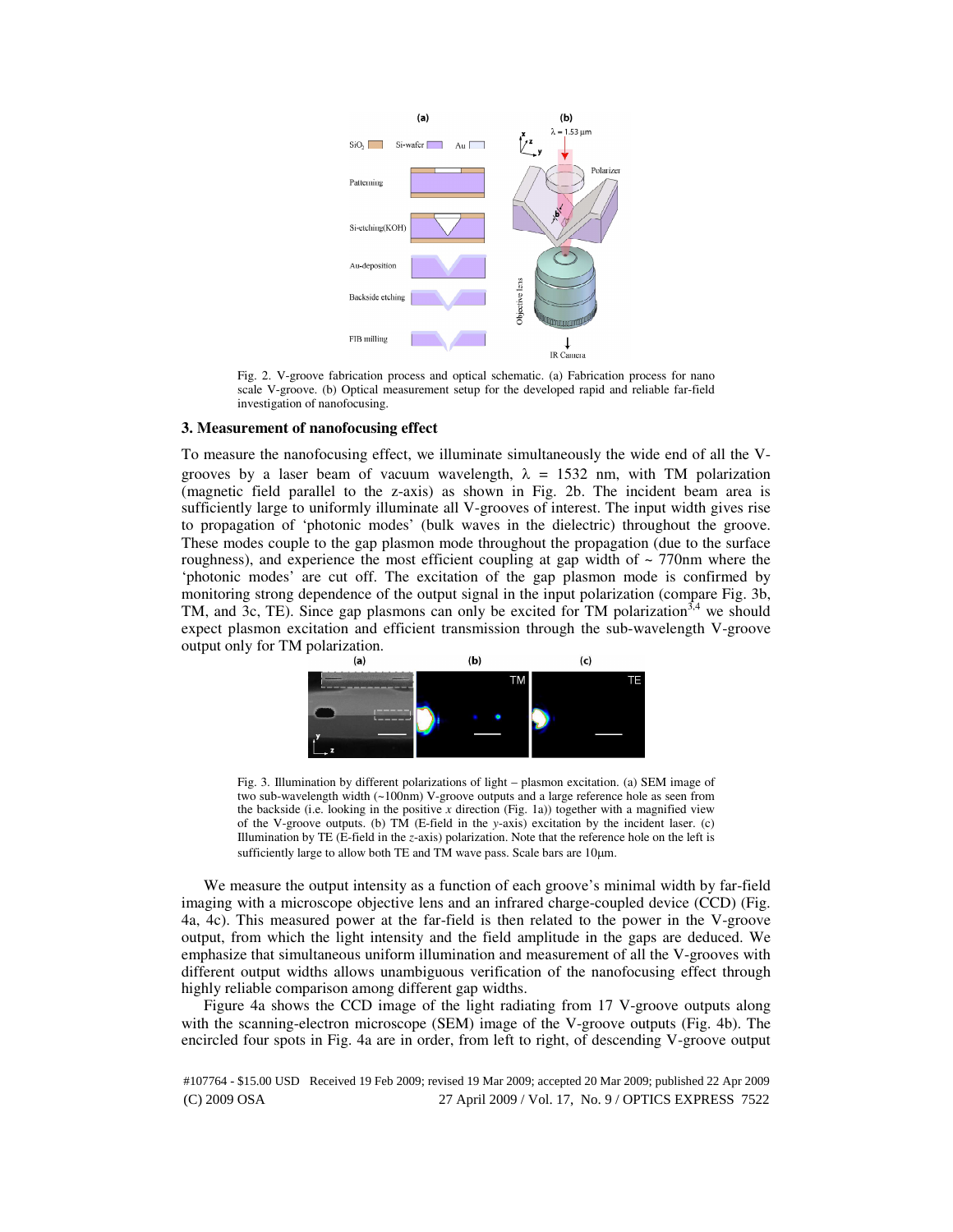width. The close-up view of these four spots is given in Fig. 4c. For comparison, we have also numerically calculated the distribution of the square of the electric field amplitude,  $|E|^2$ , using three-dimensional (3D) finite-difference time-domain (FDTD) solutions. The field distributions calculated in Fig. 4d depict the result of four beams in the four equally illuminated different V-grooves after coupling from the V-groove output and propagating the same distance into free space. We can observe an excellent agreement between the CCD captured images (Fig. 4c) and the calculated distributions (Fig. 4d) at the approximate farfield (red-line in Fig. 4f).

The measured power at the far-field can be related to the light intensity (total power divided by the area) and  $|E|^2$  at the V-groove outputs, by calculating the power coupling coefficients from the V-groove output to the far-field. We calculate (not shown here) the coefficients using FDTD, taking the output tip roundness to be  $r \approx 50$  nm (determined by SEM imaging). The variation of the coupling for different grooves is smaller than 10%, hence, the coupling out does not affect significantly the comparison of intensities measured by the CCD.



Fig. 4. (a). CCD image of optical output from 17 V-grooves of different output widths. (b) SEM image of the V-groove outputs corresponding to the encircled optical spots in Fig. 4a. (c) Close up view of the CCD image of the four optical spots encircled in Fig. 4a outputted from the structure in Fig. 4b. (d) Calculated square of the electric field amplitude,  $|E|^2$  at the approximate far-field (red-line in Fig. 4f). (e) Calculated square of the electric field amplitude,  $|E|^2$  at the narrowest part of the V-groove output (green line in Fig. 4f). (f) Schematic for field distributions in Fig. 4d and 4e.

#### **4. Discussion**

We quantify the enhancement of the intensity and  $|E|^2$  by dividing the measured (relative) values at the grooves outputs by those at a reference plane in which the gap width is 700 nm. The values of the intensity and  $|E|^2$  at this plane are readily deduced from the trend of the enhancement with respect to the groove width. The reason for taking 700nm as a (very conservative in terms of predicted enhancement) reference width is two fold: a) this point is close to the free-space diffraction limit of the incident beam. For a fixed optical power, field or intensity enhancement by reducing beam spot size with conventional optics is somewhat arbitrary due to indefinite initial beam spot size. This justifies the use of the plane at which the V-groove width is approximately equal to the diffraction limit as a reference for enhancement. b) The 'photonic mode' supported by the gap structure is cut-off for widths < 770 nm; hence the field in the groove at 700 nm is due to SPP propagation whose enhancement we are interested in.